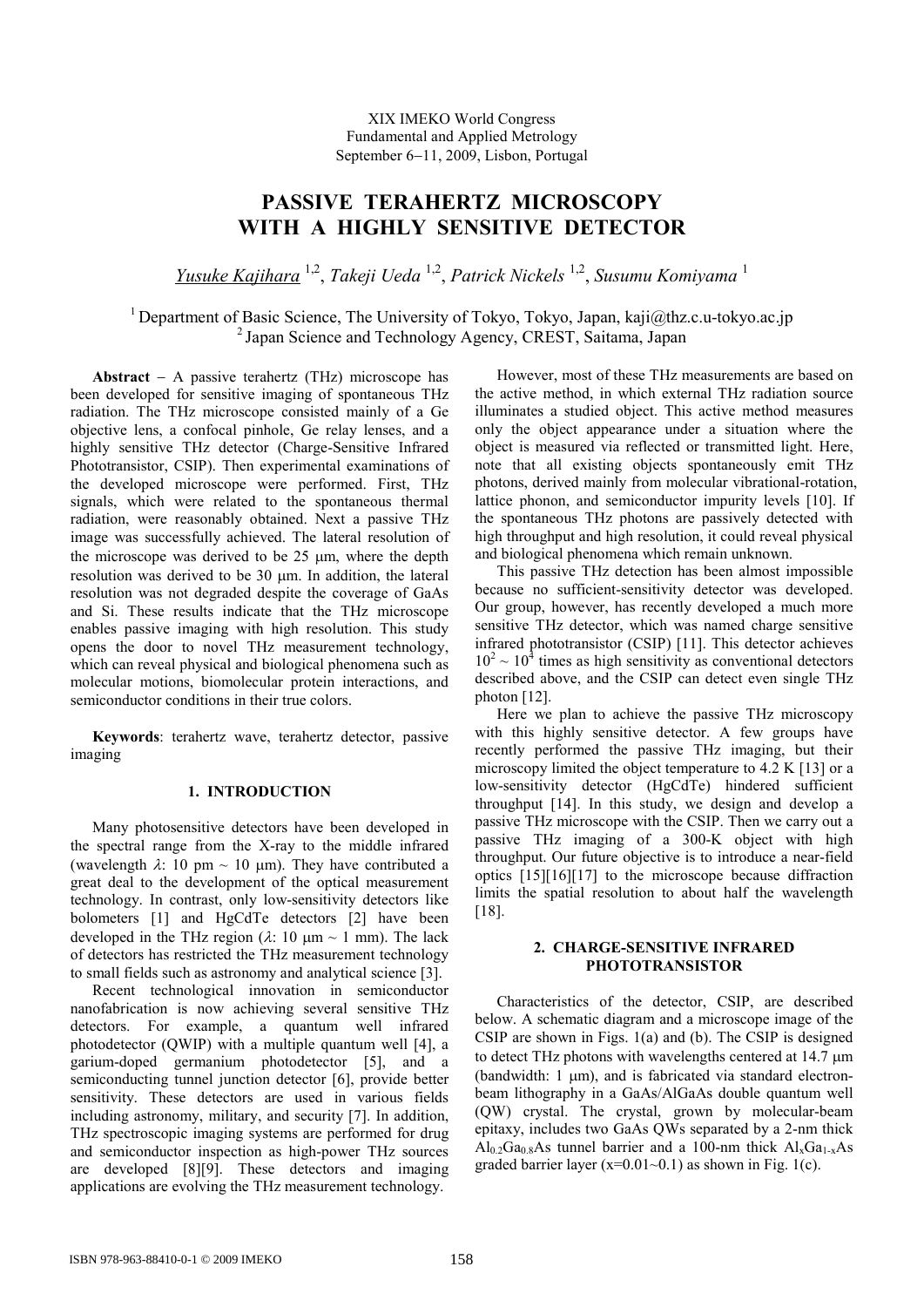An electrically isolated plate (125  $\mu$ m × 125  $\mu$ m) is formed in the upper QW by electrically biased metal isolation gates (IG). When a THz photon is incident on the isolated upper QW, an electron is excited and tunnels out of the plate. The excited electron, in turn, moves to the lower 2-dimensional electron gas (2DEG) as shown in Fig. 1(d). Missing one electron, the isolated plate is positively charged up, which is sensitively detected as the conductance change in the lower 2DEG layer. This device is thus viewed as a field-effect transistor (FET) with a photosensitive floating gate. The recombination lifetime of the excited hole in the isolated plate is very long, reaching more than an hour. Induced photocurrents are linearly proportional to the intensity of the incident THz radiation. Under constant illumination, the photocurrent is saturated. To avoid this, a brief voltage pulse is applied to a reset gate (RG) to release accumulated positive holes to the source electrode. The QW plate is thereby neutralized, and the phototransistor is reset to the highly sensitive state. The repetition rate of the reset pulse can be higher than 1 KHz, so that the CSIP could allow for high-throughput passive measurement.

The CSIP can be operated well at 4.2 K. Accurate characterization revealed a current responsivity *R* of  $4 \times 10^4$  $\sim 4 \times 10^6$  A/W, a noise equivalent power (NEP) of 6.8 $\times 10^{-19}$ W/Hz<sup>1/2</sup>, and a specific detectivity  $D^*$  of  $1.2 \times 10^{15}$  cm Hz<sup>1/2</sup> W [11]. Compared to conventional highly sensitive THz detectors like QWIP [3], our CSIP is featured by higher values of *R* and *D\** as well as a simpler device structure. In addition, the intrinsic dynamic range of the CSIP was suggested to reach  $10^{13}$  (approximately attowatts to microwatts). The CSIP is so sensitive as to sense even single THz photon [17].

# **3. DEVELOPMENT OF A PASSIVE TERAHERTZ MICROSCOPE**

# *3.1. Concept of the passive THz microscope*

In order to achieve the passive imaging, a THz microscope should be developed based on the concepts as follows. First, the CSIP must keep low temperature at 4.2 K since the CSIP itself emits THz photons at high temperature. Secondly, the microscope should observe objects placed at room temperature because most challenging objects such as biomolecules and semiconductor devices are expected to be observed at 300 K. Thirdly, high spatial resolution  $(10\text{-}\mu\text{m})$ order) should be achieved. And finally, it should have the sufficient signal-to-noise ratio (S/N).

#### *3.2. Development of the passive THz microscope*

Shown in Fig. 2 is a schematic diagram of a developed passive scanning confocal THz microscope [19]. Fig. 3 shows photographs of the microscope. In Fig. 3, a total image is shown on left side and a closeup near the sample is shown on right side. A sample to be studied at room temperature is placed on a triaxial translation stage controlled stepping motors. The CSIP detector is housed in a metal radiation shield, which is placed in vacuum and thermally anchored to a 4.2 K-cold plate of a liquid helium cryostat. The optical microscopic system consists of a Ge combined objective lens, a ZnSe window, a pinhole, Ge relay lenses, and the CSIP. Spontaneous THz radiation emitted by the sample is collected and focussed on the pinhole by the objective lens, and is finally re-focussed on the CSIP via relay lenses.





Fig. 1. (a) Schematic diagram of the Charge-Sensitive Infrared Phototransistor (CSIP). (b) Microscope overhead image. (c) Crystal structure grown by molecular-beam epitaxy. (d) Conduction band profile of the double QW crystal; Fermi level  $\epsilon_F$  is indicated as a dot-dash-line. An electron is excited, tunnels out of the upper QW, and finally moves to the lower 2DEG.

Fig. 2. Schematic diagram of the THz microscope: The CSIP detector is thermally anchored to 4.2 K-cold plate in vacuum, while the sample is placed outside the cryostat. The Ge objective lens has a numerical aperture of 0.60 so as to provide a spatial resolution of  $25 \mu m$ . The focal depth of the microscope is 20  $\mu$ m. The diameter of the pinhole is 125  $\mu$ m, which is equal to the beam waist size.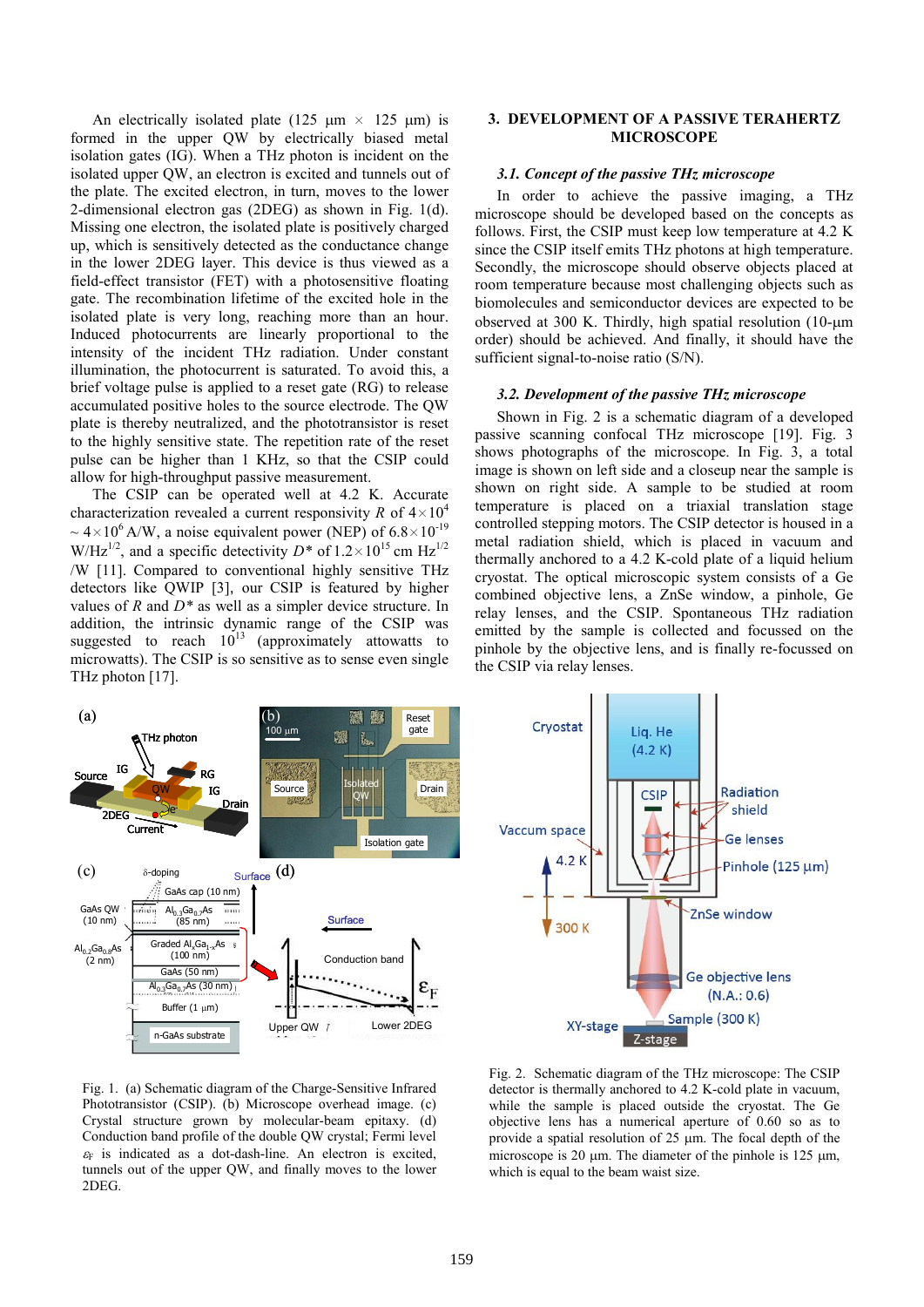

Fig. 3. Photographs of the microscope: (Left) Total image (Right) Closeup near the sample.

The Ge objective lens has a numerical aperture of 0.60 (working distance: 21 mm), so that this optical system provides a spatial resolution of 25 um. The ZnSe window separates the vacuum space leading to the 4.2 K-region from the external 300 K-environment. The pinhole blocks THz photons entering from places other than the focal point of the sample and also works as a confocal pinhole [20]. The diameter of the pinhole is chosen to be  $125 \mu m$ , which is equal to the beam waist size. The focal depth of the microscope is  $20 \mu m$ . The Ge lenses serve also as filters to the unwanted visible/near-infrared radiation. With the pinhole and the Ge lenses, the microscope achieves sufficient S/N. As described above, the THz microscope meets the concepts mentioned before.

# **4. PASSIVE IMAGING**

## *4.1. Measurement of THz radiation*

We first evaluated the fundamental function of the passive THz microscope by measuring the spontaneous THz radiation. The studied object was a 77 K-glass plate, a 300 K-glass plate, and a soldering-iron tip (oxidized copper) at  $\sim$  600 K. The 77-K glass plate was prepared by placing a 2 mm-thick slide glass in a styrofoam plate filled with liquid nitrogen. (The inside faces of the styrofoam plate were covered by black papers.) When IG and RG are both biased at less than -0.42 V, the upper QW is electrically isolated and the detector starts working. In this experiment, IG and RG were both biased at -0.50 V. During the measurement, reset pulses (+0.30 V-amplitude and a 100 ns-duration) were periodically applied to RG to neutralize the upper QW. The repetition rate of the reset pulse was 500 Hz.

Fig. 4 displays real-time traces of the detector current, which exhibit saw-tooth like waves caused by application of a reset pulse. The lowest, middle, highest curves mean the signals from 77 K-glass plate, a 300 K-glass plate, and a soldering-iron tip, respectively. The gradients of the plots mean the transition of the photocurrent. We express the THz signal in terms of the peak-to-peak current of each signal in Fig. 4. THz signals can be measured by a lock-in amplifier referenced to the frequency of the reset pulse. We also measured the saturation time of the CSIP by reducing the repetition rate of the reset pulse. The saturation time was 33 Hz (30 ms) when a 300 K-glass plate was placed on the focal position.

Here we wish to check the validity of the experimental results in Fig. 4. Planck's formula for black body radiation provides the radiation intensity  $B(\lambda, T)$  as

$$
B(\lambda, T) = \frac{2hc^2}{\lambda^5} \frac{1}{\exp(hc/\lambda k_B T) - 1},
$$
 (1)

where  $\lambda$  is the wavelength, *T* is the temperature, *h* is the Planck's constant,  $c$  is the light velocity, and  $k_B$  is the Boltzmann's constant [21]. By assigning  $\lambda = 14.7 \text{ µm}$ , Eq. 1 derives  $B(\lambda, 77 \text{ K}) = 5.1 \times 10^2 \text{ J/m}^3 \cdot \text{s}, B(\lambda, 300 \text{ K}) = 6.9 \times$  $10^6$  J/m<sup>3</sup> · s, and  $B(\lambda, 600 \text{ K}) = 4.2 \times 10^7 \text{ J/m}^3$  · s. The intensity ratio of thermal radiation is hence derived as *B*(77 K) : *B*(300 K) : *B*(600 K)  $\approx 10^{-4}$  : 1 : 6, which indicates that the radiation intensity of the 77 K-glass is negligibly small (Fig. 5 (a)). Thus, the finite signal of 77-K glass in Fig. 4 is ascribed to the stray light. By expressing the THz signal as *P*, we have  $P(77 \text{ K})$ :  $P(300 \text{ K})$ :  $P(600 \text{ K}) = 0.08 \text{ uA}$ : 0.14  $\mu$ A : 0.48  $\mu$ A by Fig. 4. By subtracting the stray light component  $P(77 \text{ K-glass}) = 0.08 \mu\text{A}$ , we derive  $\{P(300 \text{ K}-1000 \mu\text{A})\}$ glass) - (stray light)} :  ${P(600 \text{ K-iron tip}) - ($ stray light)} =  $0.06$   $\mu$ A : 0.33  $\mu$ A, which approximately agrees to the expectation, 1 : 6, predicted by Plank's formula.

Then we estimate the collection efficiency (Detected photon number / Detectable photon number) from the result of the 300 K-glass. Here the total incident photon flux  $\Phi$  to the detector shown in Fig. 5 (b) is given by

$$
\Phi = \varepsilon f_{\text{att}} \left[ \frac{B(\lambda, T) \Omega \Delta \lambda_d}{hc / \lambda} \right] S_{\text{sam}}, \tag{2}
$$

where  $\varepsilon \sim 0.85$  is the emissivity of glass,  $f_{\text{att}} \sim 0.49$  is the attenuation due to reflection and absorption at the Ge lenses (0.7) and the ZnSe window (0.7),  $\Omega = 1.77$  sr (given by N. A. = 0.6) is the solid angle,  $\Delta \lambda_d = 1.0 \text{ µm}$  [12] is the detector bandwidth, and *S*sam is the effective emission area. Effective emission area  $S<sub>sam</sub>$  can be derived considering the expected resolution of the microscope (25  $\mu$ m). By assigning these values, photon flux  $\Phi$  is estimated to be  $1.9 \times 10^{11}$  photons/s. Detectable photon number is expressed by  $\eta \Phi$ , where  $\eta =$ 2 % [12] is the quantum efficiency of the CSIP detector. Hence  $\eta \Phi$  is derived to be  $3.8 \times 10^9$  photons/s. Here we consider capacitance  $C_{\text{det}}$  between the upper isolated QW and the lower 2DEG. The size of the upper isolated QW is 125  $\mu$ m × 125  $\mu$ m and the distance between the upper QW and the 2DEG is 150 nm. These parameters and the relative permittivity of GaAs = 13.0 derive  $C_{\text{det}}$  to be 12 pF. The hole saturation in upper QW occurs when the capacitance bias is more than 50 mV [18]. Thus, accumulable hole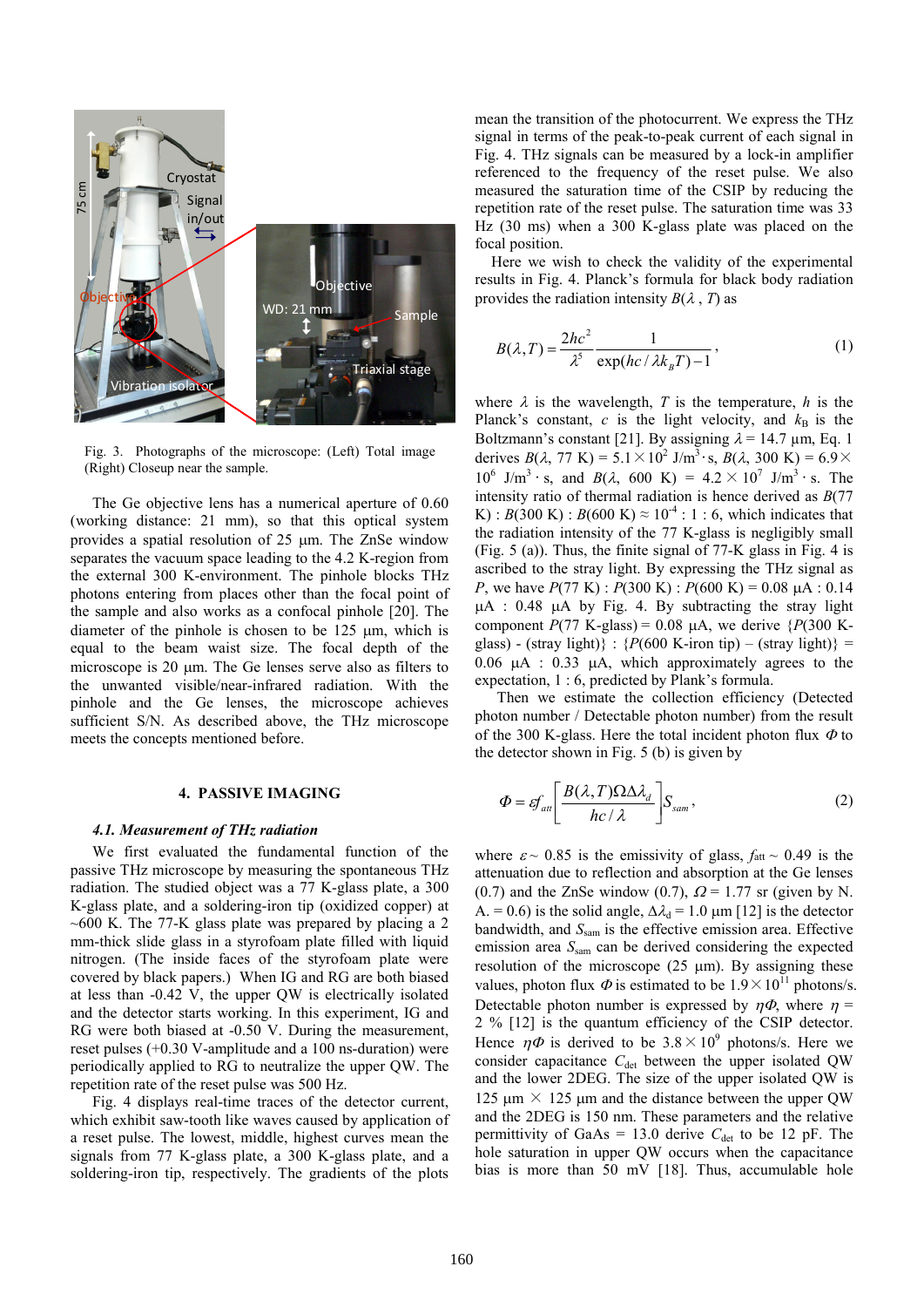number of the upper QW is derived to be  $3.7 \times 10^6$ . Here the expected saturation time  $t<sub>s</sub>$  is given by (accumulable hole number) /  $(\eta \Phi)$  and  $t_s$  is estimated to be 1.0 ms. Considering the saturation time of the experiment  $= 30$  ms, the collection efficiency is 1.0 ms  $/ 30$  ms = 0.033. This value is consistent since  $f_{\text{att}}$  must be much smaller due to other environmental effects than reflection and absorption.





Fig. 5. (a) Black body radiation (wavelength =  $14.7 \mu m$ ) calculated by Planck's formula. (b) Photon flux to the detector.

## *4.2. Passive THz imaging*

Next we carried out passive THz imaging. A sample to be studied was a CSIP surface placed at room temperature. A microscope image of the studied sample is shown in Fig. 1 (b). On the CSIP surface, Au was evaporated 100-nm thick (electrode of source, drain, isolation gate, and reset gate), the surface of the isolated QW was covered by Au and GaAs, and other surface was covered by GaAs. Prior to the measurements, the height of the sample surface was carefully adjusted to the focal position. A 500  $\mu$ m  $\times$  500  $\mu$ m area on the CSIP sample was scanned at a 10  $\mu$ minterval with a scan speed of 100 ms/step. This scan speed was limited by the maximum driving speed of the stepping motor stage and the detection speed could be set much faster. THz signals were measured every step by a lock-in amplifier, where the reset repetition rate was 500 Hz and the time constant of the lock-in amplifier was 10 ms.

Fig. 6 displays an obtained passive THz image of the CSIP surface. The materials were clearly distinguished and the image was almost the same as Fig. 1(d) (left-right reversal). In this image, dark area denotes smaller signal than other areas. As expressed by Eq. (2), photon flux  $\Phi$ depends on emissivity  $\varepsilon$ . By considering  $\varepsilon_{Au}$  is much smaller than  $\varepsilon_{\text{GaAs}}$  [22], this result is reasonable.

Then the lateral resolution of the THz microscope was estimated from the THz intensity profile along a dot line in Fig. 6, crossing Au electrode, GaAs surface, and Au/GaAs antennas. The scan length was  $600 \text{ µm}$ , the scan interval was 1  $\mu$ m, the scan speed was 10 ms/step, the reset repetition rate was 500 Hz, and the lock-in time constant was 10 ms. The curve in Fig. 7 displays the profile. The lateral resolution of the THz microscope was derived to be  $25 \mu m$ by measuring the edge width between Au and GaAs. The estimated resolution agrees with the designed value, which confirms that the microscope is well-calibrated. We note, in Fig. 7, that the signal-to-noise ratio (S/N) reaches a value higher than  $10<sup>3</sup>$  with an averaging time of 10 ms, where the signal implies the amplitude of the saw-tooth wave and the noise is the current fluctuation. The excellent S/N allows for detection of smaller modulation signals, which will make feasible the introduction of near-field optical techniques with higher spatial resolution.



Fig. 6. Passive THz image of the CSIP surface, which is leftright reversal from the actual surface shown in Fig. 1(b).



Fig. 7. THz intensity profile along the dot line shown in Fig. 6. The lateral resolution was estimated to be  $25 \mu m$ .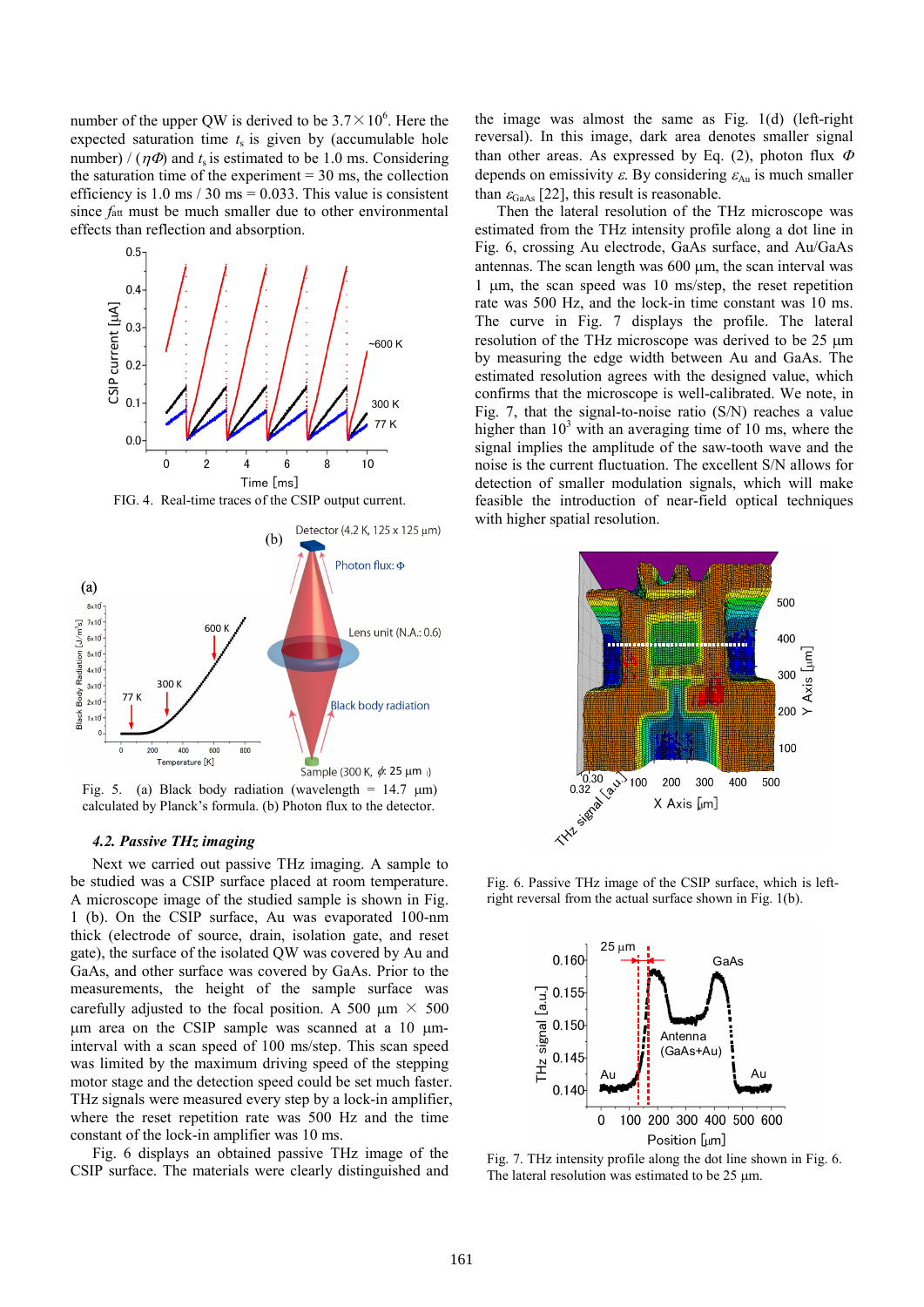

Fig. 8. THz intensity profile along z-axis: The depth resolution of the passive THz microscope was estimated to be  $30 \mu m$  by measuring the half bandwidth.

We also estimated the depth resolution of the THz microscope, which had the confocal system. An Au area on the studied sample was moved to the focal position and the sample was scanned along z-axis (optical axis). The scan length was 200  $\mu$ m, the scan interval was 1  $\mu$ m, the scan speed was 10 ms/step, the reset repetition rate was 500 Hz and the lock-in time constant was 10 ms. The curve in Fig. 8 displays the profile. The THz signal intensity is smallest when the sample (Au) is adjusted to the focal position. By measuring the half bandwidth in Fig. 8, the depth resolution was derived to be  $30 \text{ µm}$ .

## *4.3. Imaging a sample covered by GaAs or Si plate*

Passive THz images were taken also by entirely covering a sample surface by a 400  $\mu$ m–thick semi-insulating GaAs plate and by a 400  $\mu$ m–thick non-doped Si plate. Studied sample was prepared by evaporating Au on a glass plate. The edge between Au and glass on the sample was scanned on the condition that sample surface was covered by GaAs or Si plate. The experimental conditions were the same as the line scan demonstrated in Sec. 4.2. The results are shown in Figs. 9 and 10. Au and glass were clearly distinguished despite the coverage by the GaAs or Si plate, which is transparent in the wavelength range of  $14.7 \pm 0.5$  µm (transmittivities  $\sim 0.5$  in both materials). The lateral resolution is estimated to be 25 µm in both results and it confirms that the resolution is not degraded despite the coverage of GaAs and Si. It is hence suggested that the passive THz microscope here can be useful for the inspection of semiconductor devices.



Fig. 9. Result of the line scans along Au-glass edge covered by semi-insulating GaAs plate.



Fig. 10. Result of the line scans along Au-glass edge covered by non-doped Si plate.

#### **5. CONCLUSIONS**

In this study, passive THz microscopy was demonstrated with the highly sensitive detector, CSIP. The passive THz microscope was developed to observe objects at room temperature with a high spatial resolution and a sufficient S/N. This microscope consisted mainly of the Ge objective lens, the ZnSe window, the confocal pinhole, Ge relay lenses, and the CSIP. Then passive THz measurements were carried out. First, the signals of the spontaneous THz radiation were obtained related to the thermal radiation. Next a two-dimensional passive image was successfully achieved by scanning the CSIP surface. The lateral resolution of the THz microscope was estimated to be 25  $\mu$ m, where the depth resolution was estimated to be 30  $\mu$ m. In addition, it was confirmed that the resolution was not degraded despite the coverage of GaAs and Si. These results indicate that the THz passive imaging can be demonstrated with our THz microscope. This passive THz measurement could allow for much further improvement of the measurement technology. Our future work is to introduce the near-field optics to the THz microscope for much further resolution. Establishment of the near-field THz microscopy could promise to realize a novel measurement technology in various fields.

## **ACKNOWLEDGMENTS**

This work was supported by CREST project of Japan Science and Technology Agency (JST), Grant-in-Aid for Young Scientists (Start-up), Mitutoyo Association for Science and Technology, and the Sumitomo Foundation.

## **REFERENCES**

- [1] P. L. Richards, "Bolometers for infrared and millimeter waves", J. Appl. Phys., vol. 76, pp. 1-24, Jan. 1994.
- [2] P. Norton, "HgCdTe infrared detectors", *Opto-electron. Rev.,* vol. 10, no. 3, pp. 159-174, Sep. 2002.
- [3] D. T. Phillips and J. Keene, "Submilimeter astronomy", *Proc. IEEE,* vol. 80, no. 11, pp. 1662-1678, Nov. 1992.
- [4] A. Rogalski, "Quantum well photoconductors in infrared detector technology", *J. Appl. Phys.,* vol. 93, no. 8, pp. 4355- 4391, April 2003.
- [5] M. Fujiwara, T. Hirao, H. kawada, H. Shibai, S. Matsuura, H. Kaneda, M. Patrashin, and T. Nakagawa, , "Development of a gallium-doped germanium far-infrared photoconductor